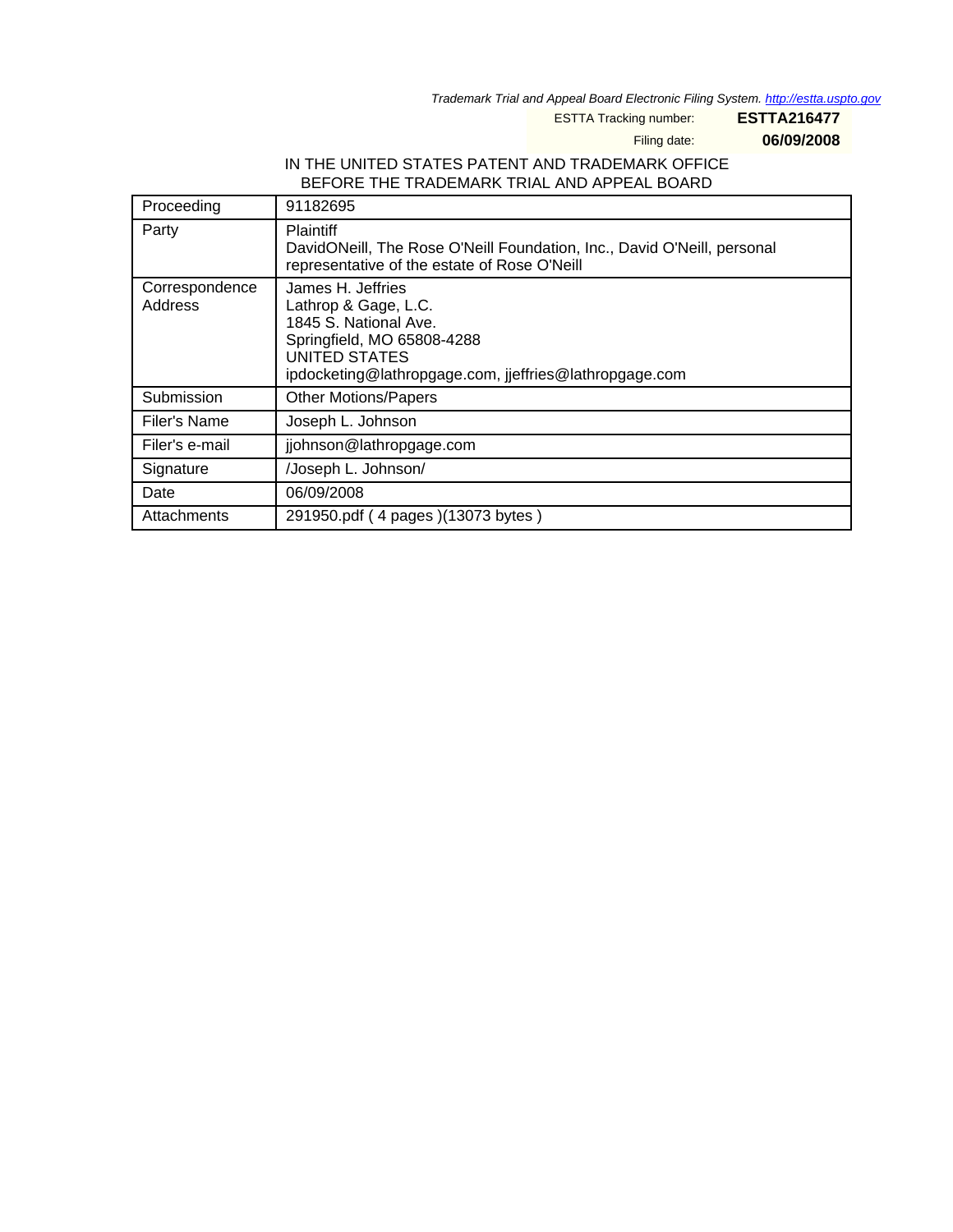# **IN THE UNITED STATES PATENT AND TRADEMARK OFFICE BEFORE THE TRADEMARK TRIAL AND APPEAL BOARD**

In the matter of Application Serial Number 78522045 For the Mark: ROSE O'NEILL'S ORIGINAL KEWPIE Filed on November 23, 2004 Published in the *Official Gazette (Trademarks)* on November 13, 2007

| David O'Neill, individually and as personal<br>representative of the estate of Rose<br>O'Neill, and The Rose O'Neill Foundation,<br>Inc.<br>Opposers, | Opposition No. 91-182,695 |
|-------------------------------------------------------------------------------------------------------------------------------------------------------|---------------------------|
| V.                                                                                                                                                    |                           |
| Jesco Imports, Inc.                                                                                                                                   |                           |
| Applicant.                                                                                                                                            |                           |

United States Patent and Trademark Office Trademark Trial and Appeal Board P.O. Box 1451 Alexandria, VA 22313-1451

### **OPPOSER'S INITIAL DISCLOSURES**

David O'Neill, individually and as personal representative of the estate of Rose O'Neill, and The Rose O'Neill Foundation, Inc., a Missouri corporation (collectively the "*Opposers*") make the following disclosures of witnesses and documents. The Opposers incorporate any disclosures made by Jesco and also retain the right to amend or supplement this disclosure as necessary.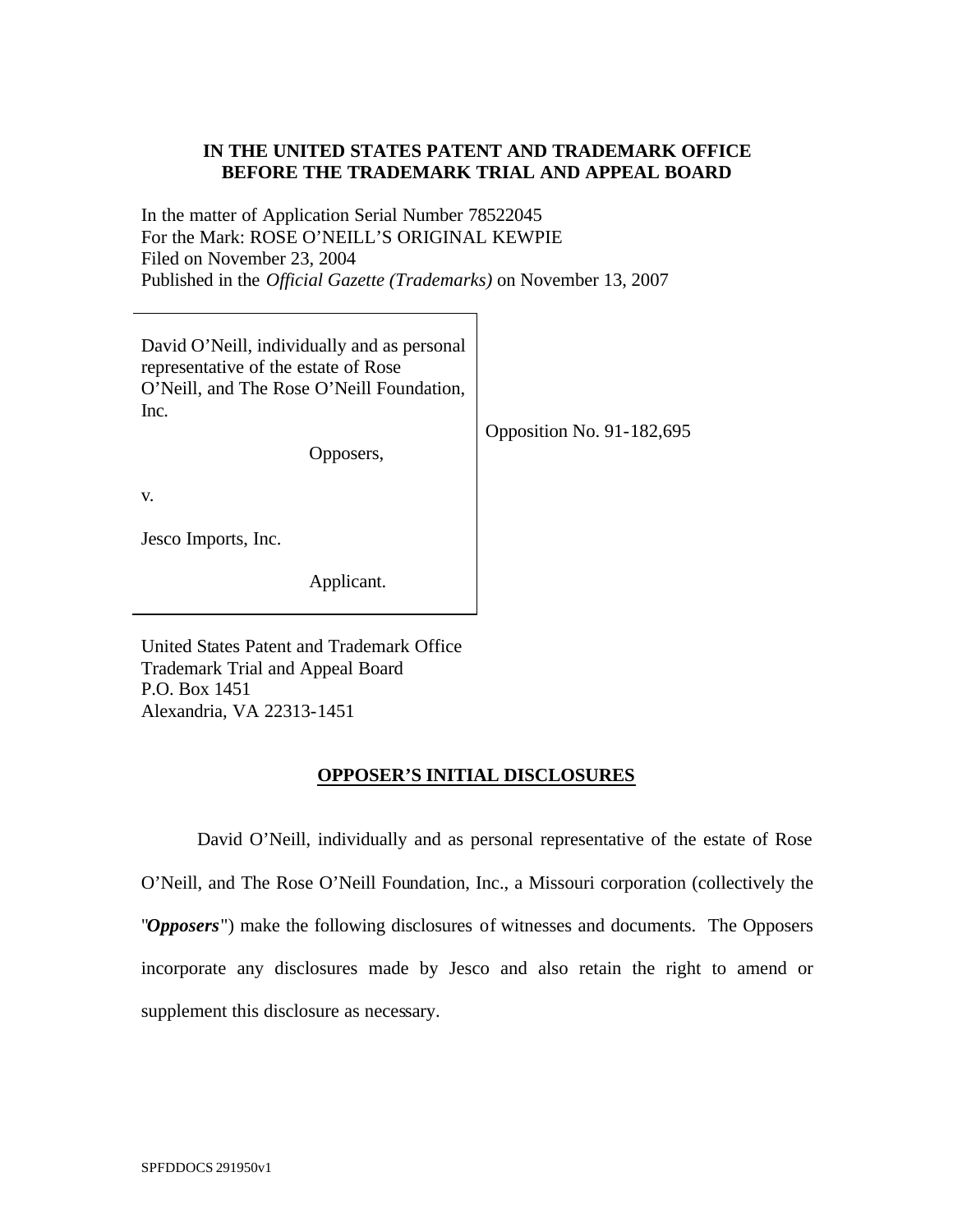#### **A. INDIVIDUALS LIKELY TO HAVE DISCOVERABLE INFORMATION**

David O'Neill (can be contacted through Opposer's counsel)

Mr. O'Neill has extensive knowledge of the history of the work of Rose O'Neill, including the use by her, and others, of ROSE O'NEILL'S ORIGINAL KEWPIE. He has knowledge of the history of the contracts and agreements between Rose O'Neill and others particular to the rights in and to the mark at issue. Further, he can distinguish between the original Kewpie dolls created and marketed by Rose O'Neal and the later designed works of others. He has also sold dolls and other collectibles using "ROSE O'NEILL", "KEWPIE", "ROSE O'NEILL'S KEWPIES" and other variations of those trademarks to promote products bearing the images of Kewpies.

Representatives of The Rose O'Neill Foundation, Inc. (to be contacted through Opposer's counsel)

Individuals affiliated with The Rose O'Neill Foundation have knowledge of the history of Rose O'Neill and her works and the distinction of the original designs and creations of Rose O'Neill.

## **B. DOCUMENTS WHICH SUPPORT OPPOSER'S CLAIMS**

Books: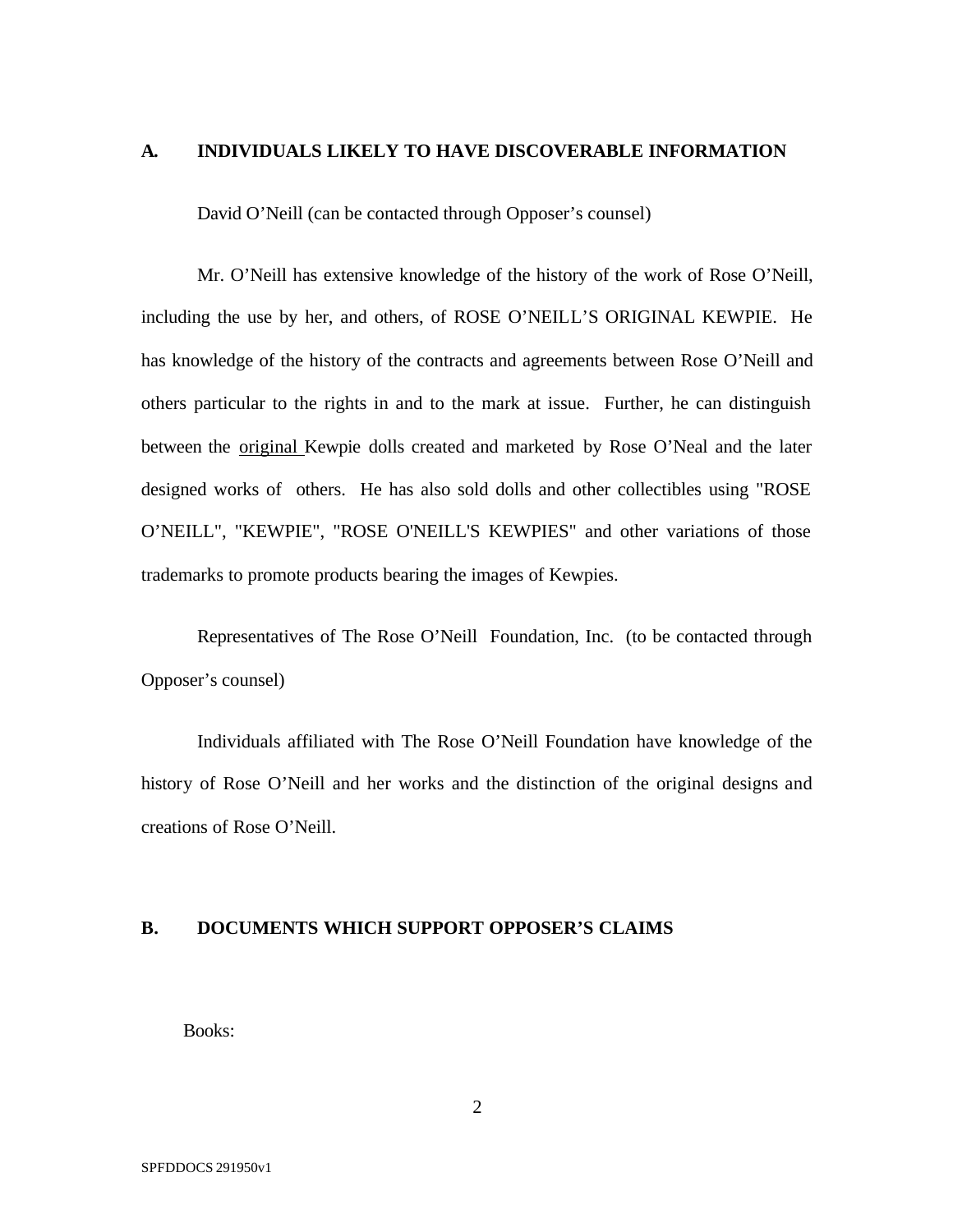"Collecting Rose O'Neill's Kewpies" by David O'Neill; With Kewpish Love: Memorabilia & Collectibles of Rose O'Neill by Florence Theriault; The one Rose, mother of the immortal Kewpies; A biography of Rose O'Neill and the story of her work, by Rowena Fay Godding Ruggles; Rose O'Neill Kewpies and other works by Lois Holliday Holman; Collecting Rose O'Neill's Kewpies (Schiffer Book for Collectors) by David O'Neill and Jane t O'Neill Sullivan; The Story of Rose O'Neill: An Autobiography by Rose Cecil O'Neill and Miriam Formanek-Brunell; The Art of Rose O'Neill by Helen Goodman; Titans and kewpies;: The life and art of Rose O'Neill by Ralph Alan McCanse; Memories of Rose O'Neill by Maude M. Horine and Illustrated; Rose O'Neill, Cordially Yours (Creator of Kewpies) by Barbara (Trimble) Abernathy and Mary H. Trimble; A La Rose: Ozark recipes from the era of Rose O'Neill (1890's to 1940's); The antique postcards of Rose O'Neill by Janet A Banneck; American Illustrator: Rose O'Neill (The Great Heartlanders Series) by J. L. Wilkerson and Rose Cecil O'Neill; The Woman Who Loved Babies and Kewpies, Rose O'Neill by Vereca R. Williams, Reta Spears Stewart, and Maureen Stewart.

Publicly available documents from Google, Yahoo and Ebay.

All contracts, correspondence and other historic documents showing the dealings of Rose O'Neill with Joseph Kallus and others.

Documents previously provided in TTAB Opposition No. 91115853.

Respectfully submitted,

LATHROP & GAGE LC

/s/Joseph L. Johnson

 Joseph L. Johnson, No. 39,718 1845 S. National P.O. Box 4288 Springfield, MO 65808-4288 Tel No: (417) 886-2000 Fax No: (417) 886-9126